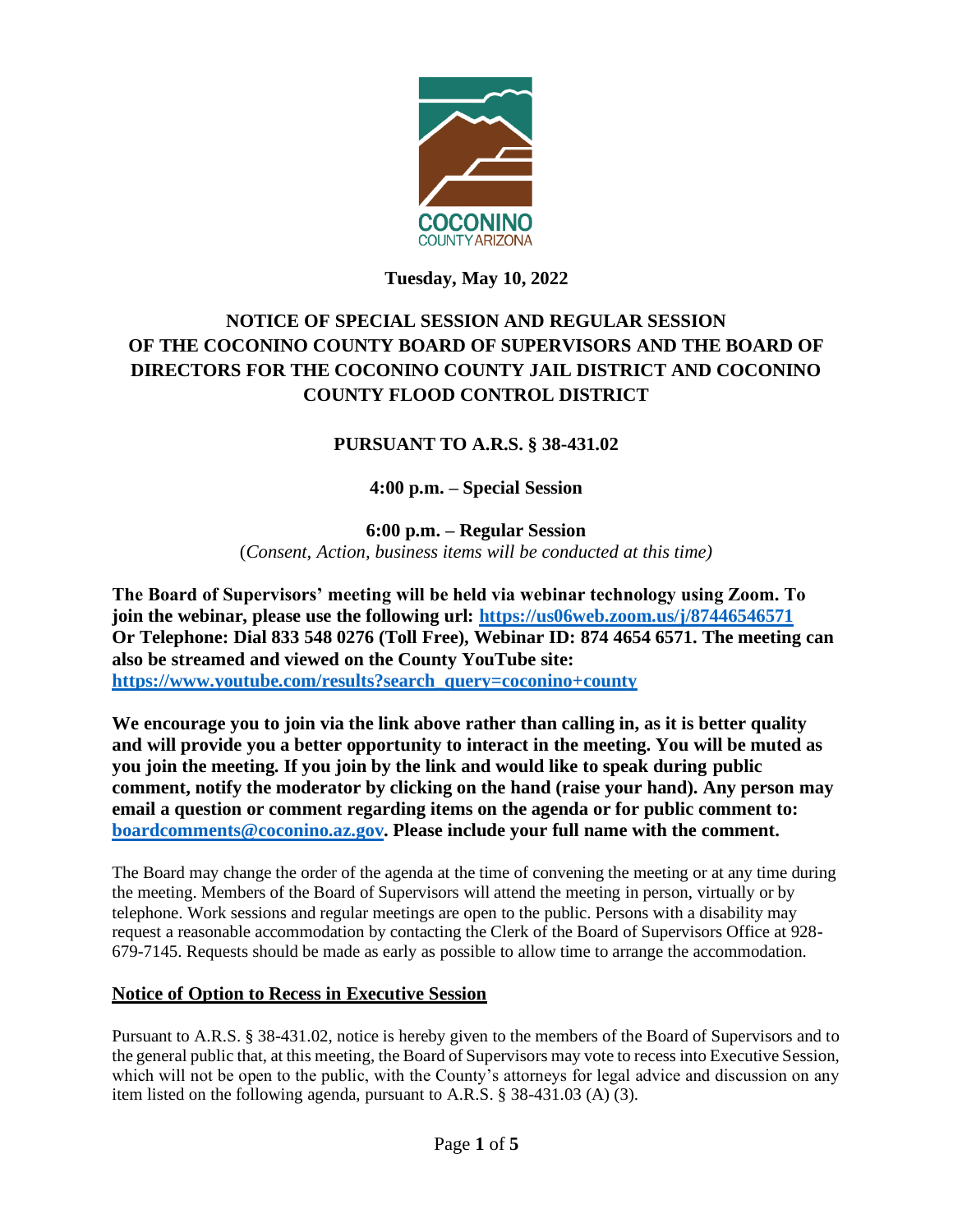# **Call to Order:**

### **Discussion and Possible Direction Item:**

1. Presentation, discussion and possible direction on the American Rescue Plan Act related to County programs, community funding and business supports. Pursuant to ARS 38-431.03(A)(3) the Board may enter executive session to receive legal advice. **County Manager**

### **6:00 p.m. – Regular Session**

**The Board of Supervisors' meeting will be held via webinar technology using Zoom. To join the webinar, please use the following url:<https://us06web.zoom.us/j/87446546571> Or Telephone: Dial 833 548 0276 (Toll Free), Webinar ID: 874 4654 6571. The meeting can also be streamed and viewed on the County YouTube site: [https://www.youtube.com/results?search\\_query=coconino+county](https://www.youtube.com/results?search_query=coconino+county)**

**We encourage you to join via the link above rather than calling in, as it is better quality and will provide you a better opportunity to interact in the meeting. You will be muted as you join the meeting. If you join by the link and would like to speak during public comment, notify the moderator by clicking on the hand (raise your hand). Any person may email a question or comment regarding items on the agenda or for public comment to: [boardcomments@coconino.az.gov.](mailto:boardcomments@coconino.az.gov) Please include your full name with the comment.** 

The Board may change the order of the agenda at the time of convening the meeting or at any time during the meeting. Members of the Board of Supervisors will attend the meeting in person, virtually or by telephone. Work sessions and regular meetings are open to the public. Persons with a disability may request a reasonable accommodation by contacting the Clerk of the Board of Supervisors Office at 928- 679-7145. Requests should be made as early as possible to allow time to arrange the accommodation.

#### **Notice of Option to Recess in Executive Session**

Pursuant to A.R.S. § 38-431.02, notice is hereby given to the members of the Board of Supervisors and to the general public that, at this meeting, the Board of Supervisors may vote to recess into Executive Session, which will not be open to the public, with the County's attorneys for legal advice and discussion on any item listed on the following agenda, pursuant to A.R.S. § 38-431.03 (A) (3).

#### **Call to the Public for items not on the Agenda**

After the pledge of allegiance, the Chairman will call on members of the public to speak on any item or area of concern not listed on the agenda. Items presented during the Call to the Public portion of the Agenda cannot be acted on by the Board of Supervisors. Individual Supervisors may ask questions of the public, but are prohibited by the Open Meeting law from discussing or considering the item among themselves until the item is officially placed on the Agenda. Individuals are limited in their presentations.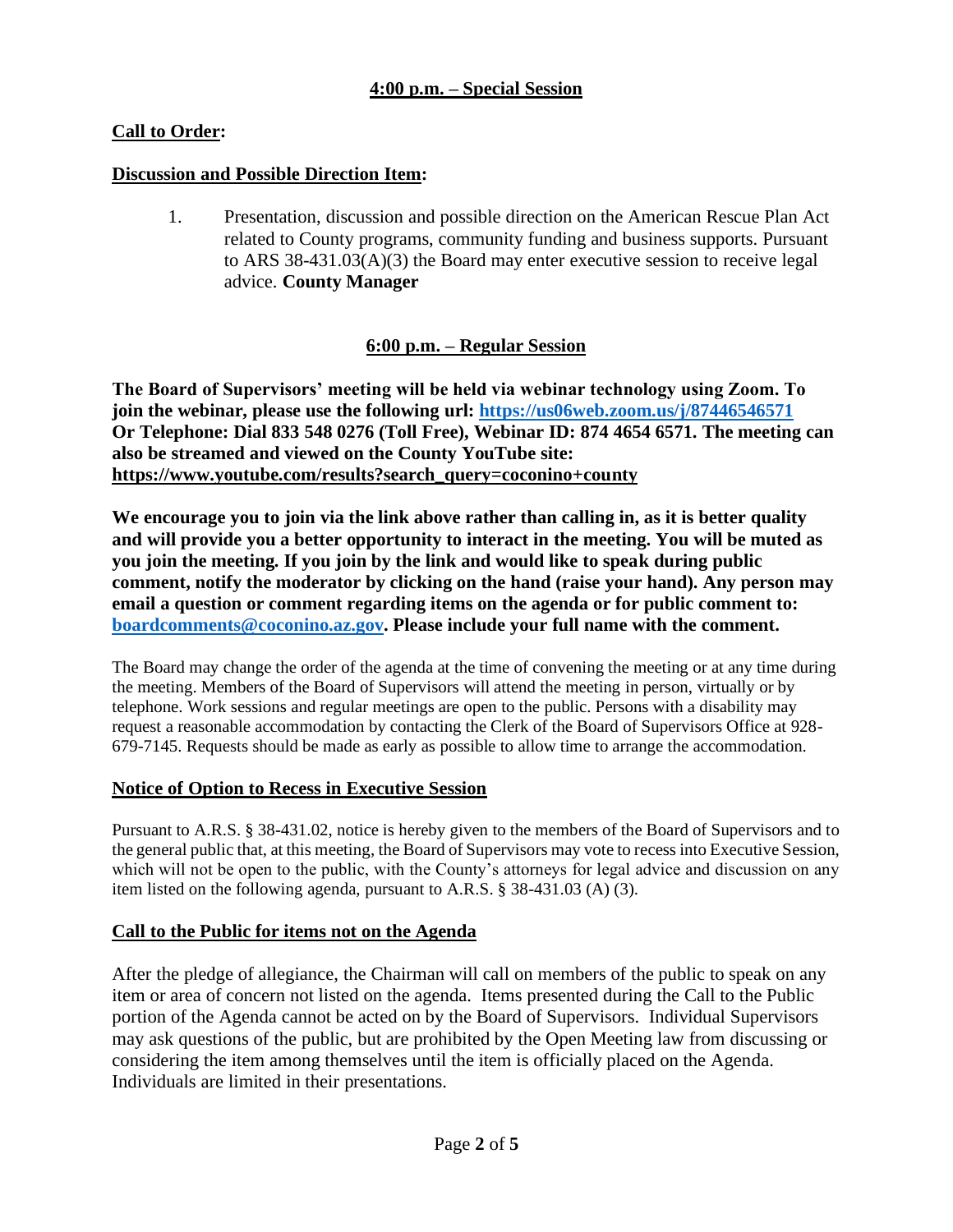# **Consent Agenda**

All matters under Consent Agenda are considered by the Board of Supervisors to be routine and will be enacted by a single motion. If discussion is desired on any particular consent item that item will be removed from the consent agenda and will be considered separately.

#### **Speaking During a Public Hearing**

After staff and applicant presentations for specific public hearing items, the Chairman will open the public hearing and ask for comments from the public. Those who fill out a speaker's form will be called on first. You do not need to fill out a speaker's form to speak.

### **Call to Order:**

#### **Pledge of Allegiance:**

### **Call to the Public:**

#### **Proclamations:**

- 2. Consideration and possible action to approve a Proclamation declaring May 12, 2022 as Law Day in Coconino County. **Board of Supervisors**
- 3. Consideration and possible action to approve a Proclamation declaring May as Military Appreciation Month in Coconino County and acknowledge the 10th Annual Lance Davison Memorial "High Country Stand Down" observed on Friday, May 20th, 2022. **Board of Supervisors**

#### **Board of Supervisors Consent Agenda:**

- 4. Consideration and possible action regarding approval of the minutes from the Board of Supervisors' meetings conducted April 20, 2022, April 23, 2022 and April 26, 2022.
- 5. Consideration and possible action to ratify and/or approve warrants, electronic fund transfers, and other payments as listed on the agenda. An itemized list of the below-numbered claims is filed in the official records of the Coconino County Board of Supervisors.

| Run Date       | Warrant Numbers               | <b>Computer Register Totals</b> |
|----------------|-------------------------------|---------------------------------|
| April 28, 2022 | $EFT - 15270 - 15318$         | \$126,552.58                    |
| April 28, 2022 | Checks $-92204411 - 92204487$ | \$183,632.86                    |

6. Consideration and possible action to approve a budget adjustment for FY22, in the amount of \$17,000 from the District 3 Community Initiative funds, to the Coconino County Parks and Recreation fund for expenses related to the development of a central trailhead at the Ft. Tuthill County Park. **Board of Supervisors**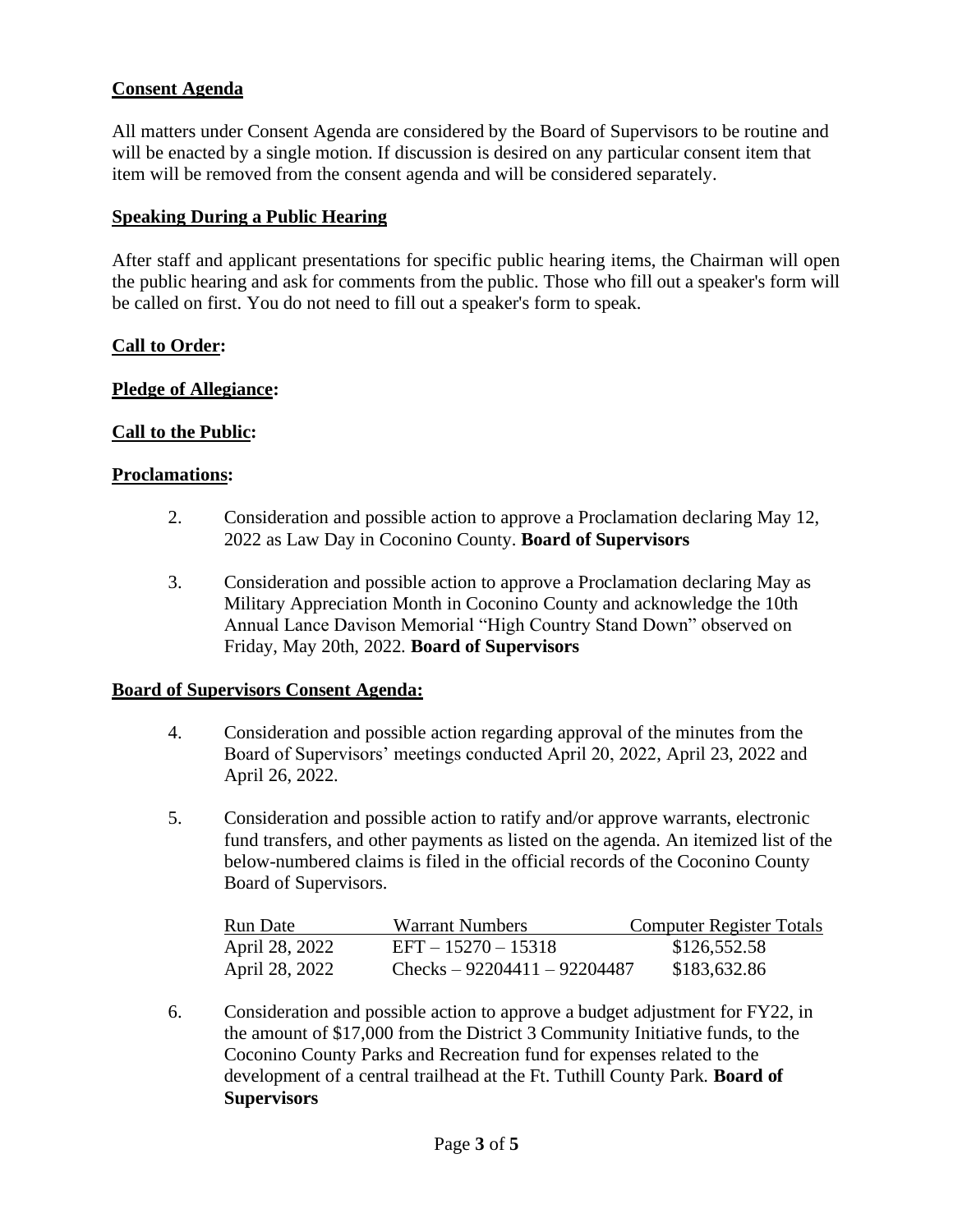- 7. Consideration and possible action to approve the Health Start Program Contract Amendment No. 2 of contract #CTR050595 to extend for a third (3rd) year through July 5, 2023, to continue and maintain home visiting services for pregnant and postpartum women in the northern region of Coconino County in FY23 in the amount of \$148,830.00. **Health and Human Services**
- 8. Consideration and possible action to approve Contract # IGACTR057313 Amendment 1, between the Arizona Department of Health Services (ADHS) and Coconino County Health and Human Services (CCHHS), to extend the contract to May 31, 2023. **Health and Human Services**

*The Board will resolve as the Jail District Board of Directors.*

### **Jail District Consent Agenda:**

- 9. Consideration and possible action to approve a budget adjustment of \$61,670.00 to the purchase order with contract with US Corrections, LLC, to provide extradition services, in an estimated annual amount not to exceed \$246,670.00 in FY22. **Jail District**
- 10. Consideration and possible action to approve Coconino County Jail District Resolution 2022-01, approving of a ballot measure to extend the jail district excise tax. **Jail District**

*The Board will resolve as the Board of Supervisors.*

### **Public Hearing:**

- 11. Public Hearing, consideration, and possible recommendation of approval to the Arizona Department of Liquor Licenses and Control regarding an application (#193075) for a Series 012 (restaurant) liquor license for 260 Roadhouse, located at 2893 State Route 260, Forest Lakes, AZ, 85931, Agent Stephanie Mary Weigold. **Board of Supervisors**
- 12. Public Hearing, consideration and possible action to adopt Ordinance 2022-03, approving a zone change from the CG-10,000 (Commercial General, 10,000 sq. ft. minimum parcel size) zone to the RM-10/A (Residential multiple family, 10 units per acre maximum density) zone, case No. ZC-22-001. **Community Development**
- 13. Public hearing, consideration and possible action to adopt Ordinance 2022-01, adopting an amendment to Chapter 3, Special Uses and Conditions, to include a new Section 3.19 that provides performance standards and application requirements for developing utility scale renewable energy projects including wind, solar, and biomass projects and, amending Chapter 5, Administration, Section 5.7.B.4.B, to add additional waivers that the Planning Commission may grant for utility scale renewable energy projects to include Performance Standards Between Zones, audible noise, underground placement of collection lines, and